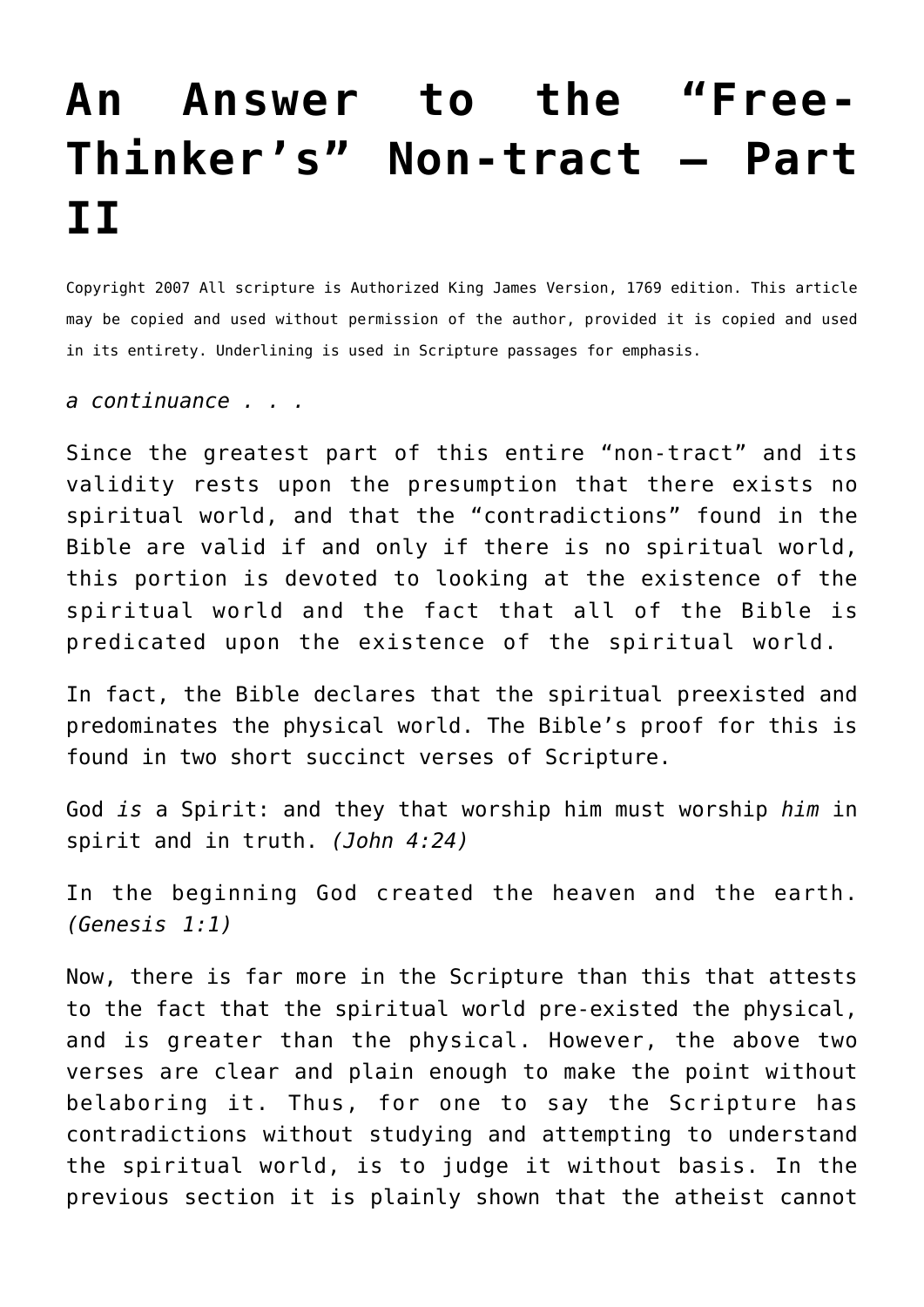authoritatively state that the spiritual world does not exist. To then cast off the Bible and declare it full of contradictions is to prove oneself a very foolish individual.

To this the Scripture speaks plainly, for the Scripture speaks of those individuals who have leaned on their own understanding, and have concluded that they have sufficient knowledge to determine everything about their destiny and all the ramifications and consequences for their thoughts and actions. In fact, not once, but twice this mindset is spoken of. In fact, it is spoken of so close together that we could conclude that this concept is a trap and snare in which man is easily caught.

There is a way which seemeth right unto a man, but the end thereof *are* the ways of death. *(Proverb 14:12)*

There is a way that seemeth right unto a man, but the end thereof *are* the ways of death. *(Proverb 16:25)*

Since none of the atheists can conclusively declare that there exists no spiritual world (and thus no God). It would behoove them to give consideration to texts that speak authoritatively on the spiritual world. ((Not every text that claims to be about the spiritual world is accurate. This is due to the fact that the devil exists and is a real person, though not physical. The power of the Devil is to influence individuals in their mind to put forth information that will mislead and deceive men as to the true nature of the spiritual world. Only the Scripture is protected by the LORD God from this meddling as it is forever settled in heaven. What we have here on earth are copies. Though the Devil and men may alter some of the copies, they cannot alter or destroy all the true copies of the word of God. For the English-speaking people, the Scripture is the King James Version.)) If the atheist does not do this, we must conclude that the atheist is speaking only from the benefit of his or her own experience. In fact, if any of us depend only upon our own perception and experience, we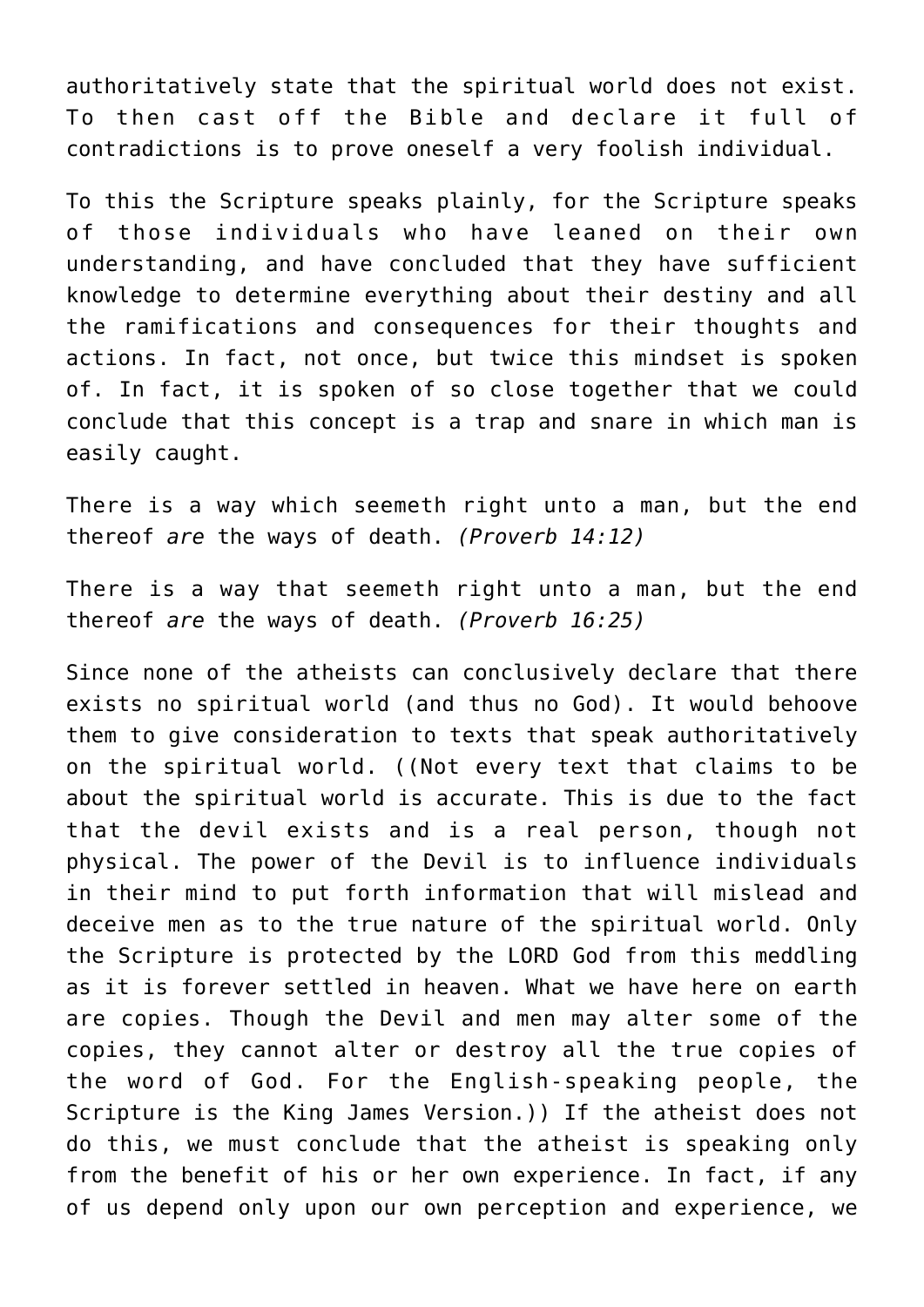will find ourselves extremely limited in what we can know and perceive. Moreover, to be incorrect about the spiritual world will have disastrous consequences for the individual for all of eternity. To deny that it exists insures that the one will not be prepared for the experience they will surely have when they pass from this world into eternity.

Indeed, it is one thing to be wrong about a question on a math test. After all, there are many questions on the test, and it is only a test. The worst that can happen is that we have to retake the course, or reapply for admission, or something of that sort. It is another thing to be wrong about black ice being on the highway instead of just rainwater. After all, we could die in the accident, or kill someone else. At a minimum, we are going to have a nasty scare. What if we are wrong about a firearm being loaded? The implications and possible consequences are dangerous and horrible to consider, both to us and those around us.

But let us consider the implications and consequences if we are wrong about the spiritual world. Does it matter to us what happens when we die if we do not have a soul at all, or do not have one that does not continue on in eternity? Certainly, it would not matter. The Scripture does show that there are people that believe that way, but that this view is also foolish.

If after the manner of men I have fought with beasts at Ephesus, what advantageth it me, if the dead rise not? let us eat and drink; for to morrow we die. *(I Corinthians 15:32)*

In the above verse, the apostle Paul is addressing the church at Corinth about the fact that there existed in that church some who did not believe in the resurrection of the dead. They believed that once they died, that was all there was to it: no resurrection, no judgment. This was despite the fact that the Old Testament speaks plainly of the resurrection of the dead and subsequent judgment.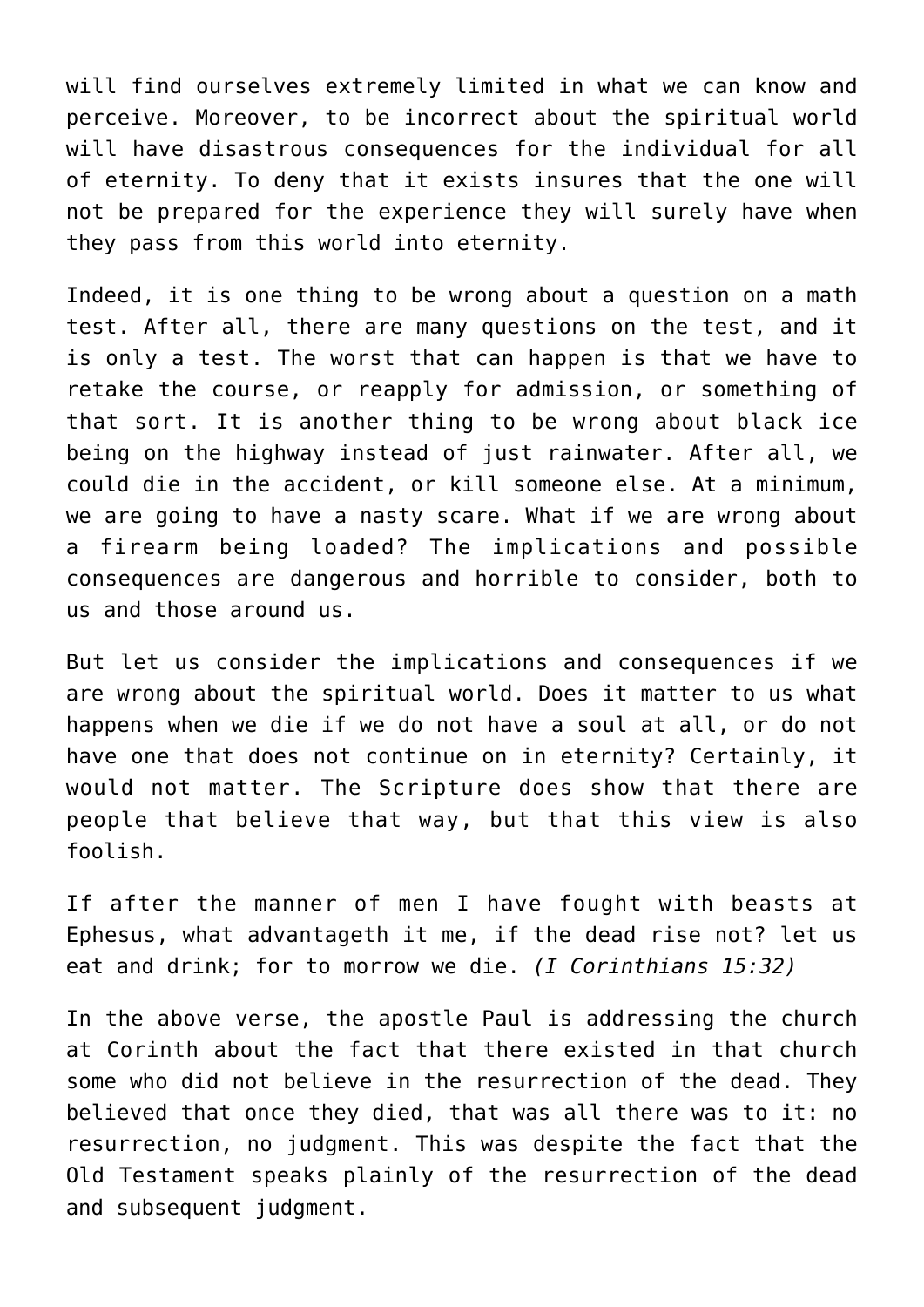And at that time shall Michael stand up, the great prince which standeth for the children of thy people: and there shall be a time of trouble, such as never was since there was a nation *even* to that same time: and at that time thy people shall be delivered, every one that shall be found written in the book. And many of them that sleep in the dust of the earth shall awake, some to everlasting life, and some to shame *and* everlasting contempt. And they that be wise shall shine as the brightness of the firmament; and they that turn many to righteousness as the stars for ever and ever. *(Daniel 12:1-3)*

Oh that my words were now written! oh that they were printed in a book! That they were graven with an iron pen and lead in the rock for ever! For I know *that* my redeemer liveth, and *that* he shall stand at the latter *day* upon the earth: And *though* after my skin *worms* destroy this *body*, yet in my flesh shall I see God: Whom I shall see for myself, and mine eyes shall behold, and not another; *though* my reins be consumed within me. *(Job 19:23-27)*

Ye men of Israel, hear these words; Jesus of Nazareth, a man approved of God among you by miracles and wonders and signs, which God did by him in the midst of you, as ye yourselves also know: Him, being delivered by the determinate counsel and foreknowledge of God, ye have taken, and by wicked hands have crucified and slain: Whom God hath raised up, having loosed the pains of death: because it was not possible that he should be holden of it. For David speaketh concerning him, I foresaw the Lord always before my face, for he is on my right hand, that I should not be moved: Therefore did my heart rejoice, and my tongue was glad; moreover also my flesh shall rest in hope: Because thou wilt not leave my soul in hell, neither wilt thou suffer thine Holy One to see corruption. Thou hast made known to me the ways of life; thou shalt make me full of joy with thy countenance. Men *and* brethren, let me freely speak unto you of the patriarch David, that he is both dead and buried, and his sepulchre is with us unto this day.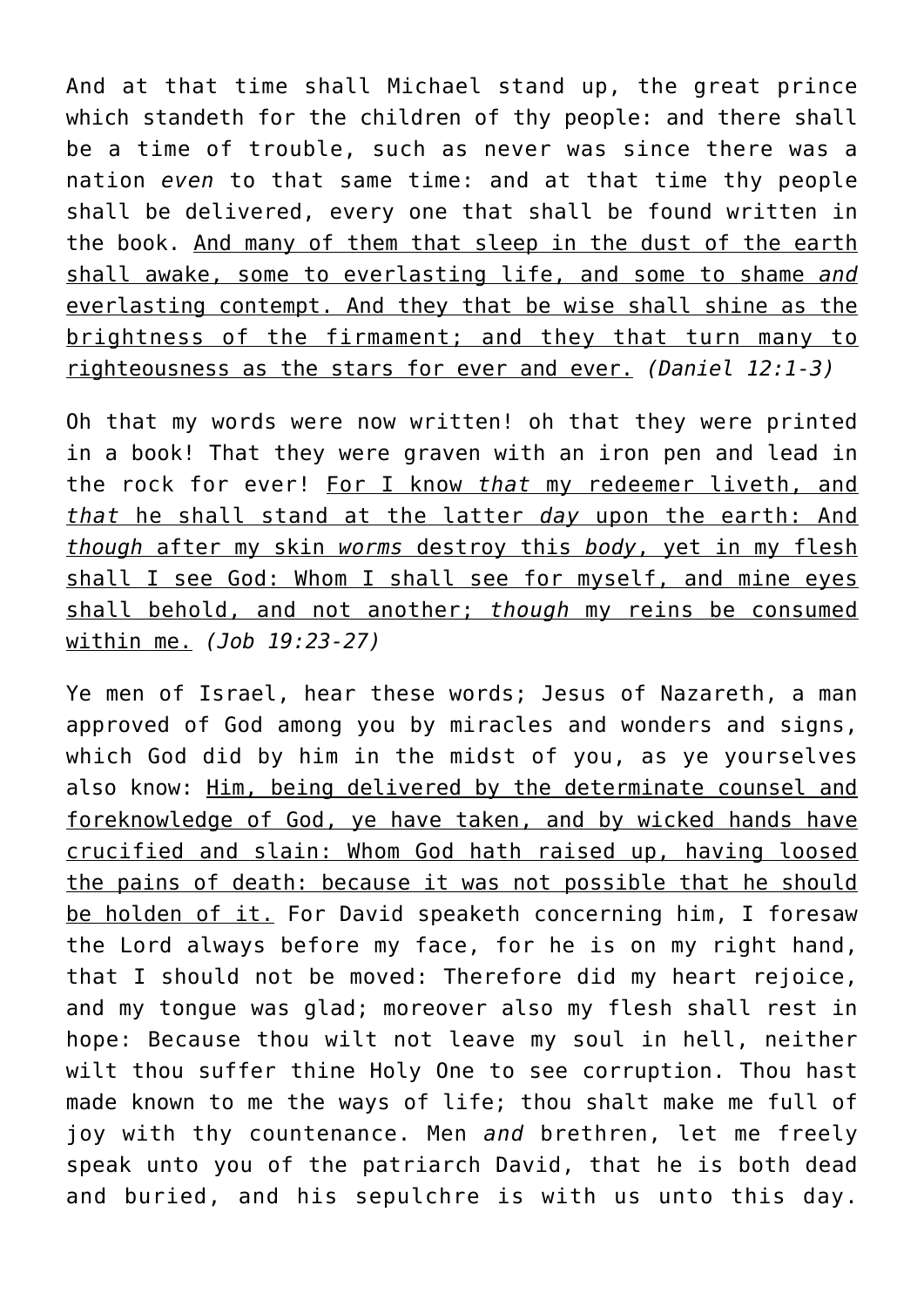Therefore being a prophet, and knowing that God had sworn with an oath to him, that of the fruit of his loins, according to the flesh, he would raise up Christ to sit on his throne; He seeing this before spake of the resurrection of Christ, that his soul was not left in hell, neither his flesh did see corruption. *(Acts 2:22-31)*

Thus, the apostle Paul is declaring to them by inspiration of the Holy Ghost, that if there is no subsequent resurrection and judgement, but we simply die and are not conscious for the rest of eternity or that we wink out of existence, then what profit was Paul's perseverance in the service of the Lord Jesus Christ. After all, he suffered considerable physical persecution for preaching the gospel. If there is no resurrection, then there is certainly no point in suffering persecution for the cause of Christ.

Moreover, Paul earlier made the point: What is the purpose of having believed the gospel if there is no resurrection? After all, if there is no resurrection, then there is no eternal life and no salvation and they were yet in their sins and condemned.

But if there be no resurrection of the dead, then is Christ not risen: And if Christ be not risen, then *is* our preaching vain, and your faith *is* also vain. Yea, and we are found false witnesses of God; because we have testified of God that he raised up Christ: whom he raised not up, if so be that the dead rise not. For if the dead rise not, then is not Christ raised: And if Christ be not raised, your faith *is* vain; ye are yet in your sins. Then they also which are fallen asleep in Christ are perished. If in this life only we have hope in Christ, we are of all men most miserable. *(I Corinthians 15:13-19)*

And indeed, I would have to agree, if there is no resurrection, no eternal life, no spiritual world of any sort, then the preaching of, and obedience to the gospel of the Lord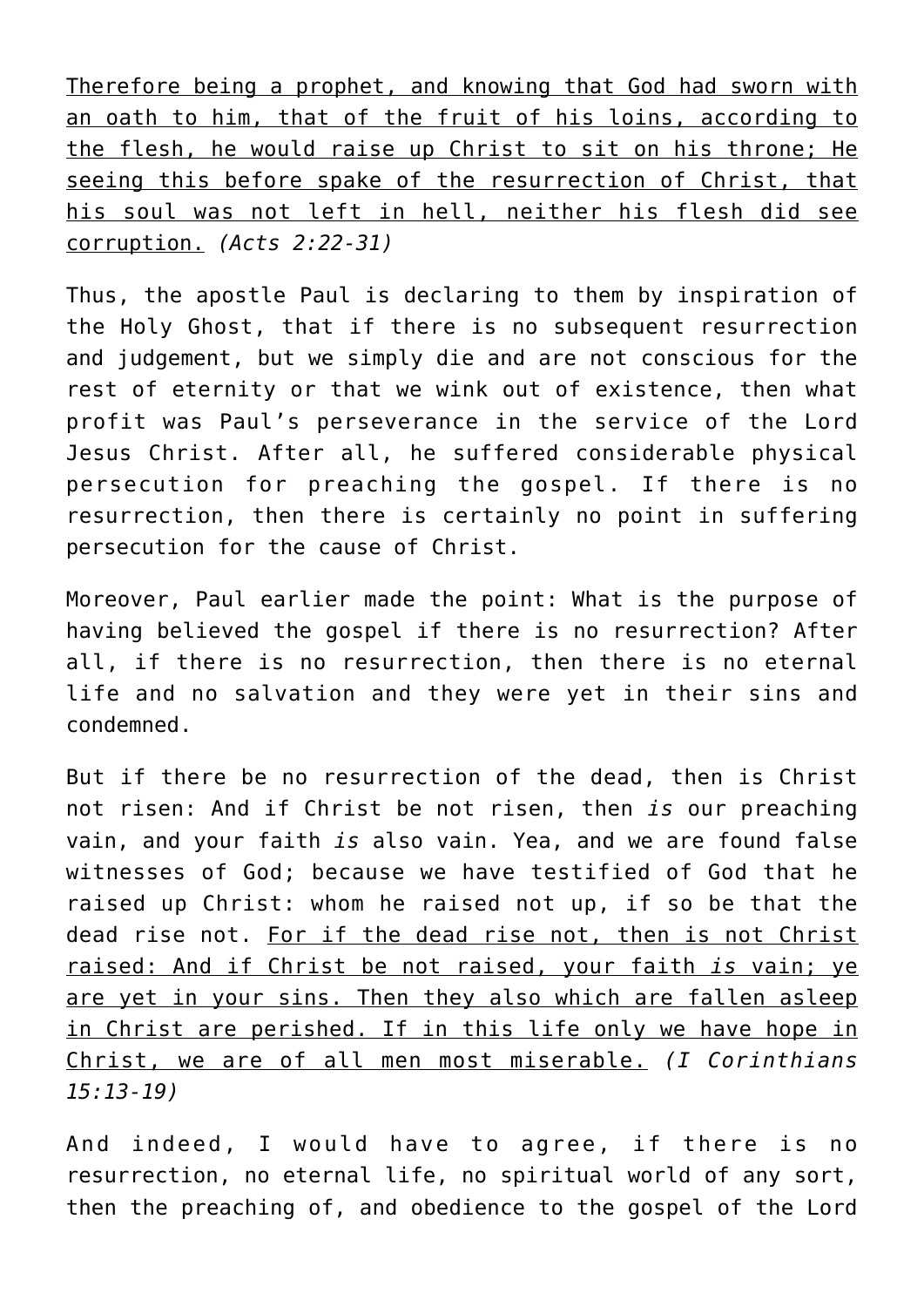Jesus Christ, is pointless and worth nothing more than to make life miserable as there would be no hope, no expectation of things to come. All would be in vain.

However, the apostle Paul declared to the Corinthians at the beginning of the chapter that the resurrection of the Lord Jesus Christ (and thus the resurrection of all) was an established fact. Moreover, that there were a multitude of witnesses of the Lord Jesus Christ after His resurrection.

For I delivered unto you first of all that which I also received, how that Christ died for our sins according to the scriptures; And that he was buried, and that he rose again the third day according to the scriptures: And that he was seen of Cephas, then of the twelve: After that, he was seen of above five hundred brethren at once; of whom the greater part remain unto this present, but some are fallen asleep. *(I Corinthians 15:3-6)*

So it is that the historical evidence of the resurrection of the Lord Jesus Christ is and was attested to by those who knew the Lord Jesus was crucified and died on the cross at Golgotha. ((It should be remembered that those who initially saw the Lord Jesus Christ after His resurrection did not believe that it had happened, even though He plainly instructed them that it would occur. They could not believe it as they were also stuck in the physical and not understanding the spiritual at all. (Ref. Luke, chapter 24.)) They saw the Lord Jesus Christ after His resurrection and thus would confirm the validity of what Paul taught. In addition, this confirmation attests to the fact that there is also a spiritual world.

Since the Scriptures are express and consistent about the existence of the spiritual world, and about the resurrection and eternal judgment, it behooves one to pay attention to the admonition the Lord Jesus Christ gave those who followed Him. In the following passage, the Lord Jesus Christ points out the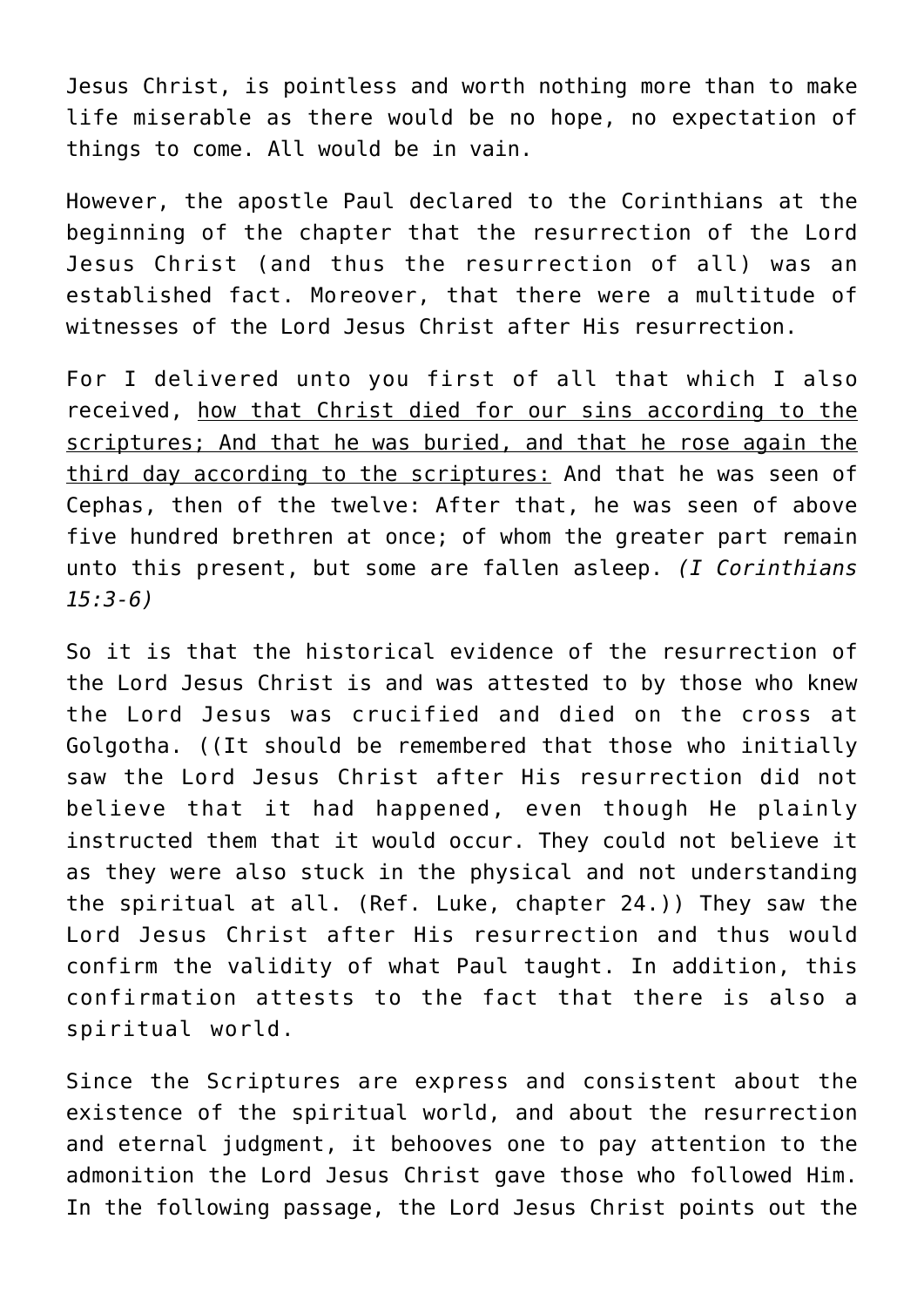foolishness of not preparing for the day of one's death. In this parable He tells of the rich man who took no thought of the life to come. This rich man was focused entirely upon life in this world, with no thought of the spiritual world and the consequences of his actions in this life affecting his destiny in eternity. ((At this point I must ask: What is the difference between the rich man of this parable, and the atheist and freethinker of today? Is there really any difference at all?))

And he spake a parable unto them, saying, The ground of a certain rich man brought forth plentifully: And he thought within himself, saying, What shall I do, because I have no room where to bestow my fruits? And he said, This will I do: I will pull down my barns, and build greater; and there will I bestow all my fruits and my goods. And I will say to my soul, Soul, thou hast much goods laid up for many years; take thine ease, eat, drink, *and* be merry. But God said unto him, *Thou* fool, this night thy soul shall be required of thee: then whose shall those things be, which thou hast provided? So *is* he that layeth up treasure for himself, and is not rich toward God. *(Luke 12:16-21)*

So then, the Scripture points out that a disregard for and unbelief in the spiritual world was not unusual during the time of the Lord Jesus, or of Paul the apostle. At that time there existed a certain sect of the Jews that denied the reality of the spiritual world. Unfortunately, they were one of the predominate sects of the time. When the apostle Paul was arrested at Jerusalem, it was the ruling class of the Jews that wanted Paul dead for the preaching of the gospel. Thus, to fulfill their legality, they attempted to prove Paul guilty under their religious law.

And Paul, earnestly beholding the council, said, Men *and* brethren, I have lived in all good conscience before God until this day. And the high priest Ananias commanded them that stood by him to smite him on the mouth. Then said Paul unto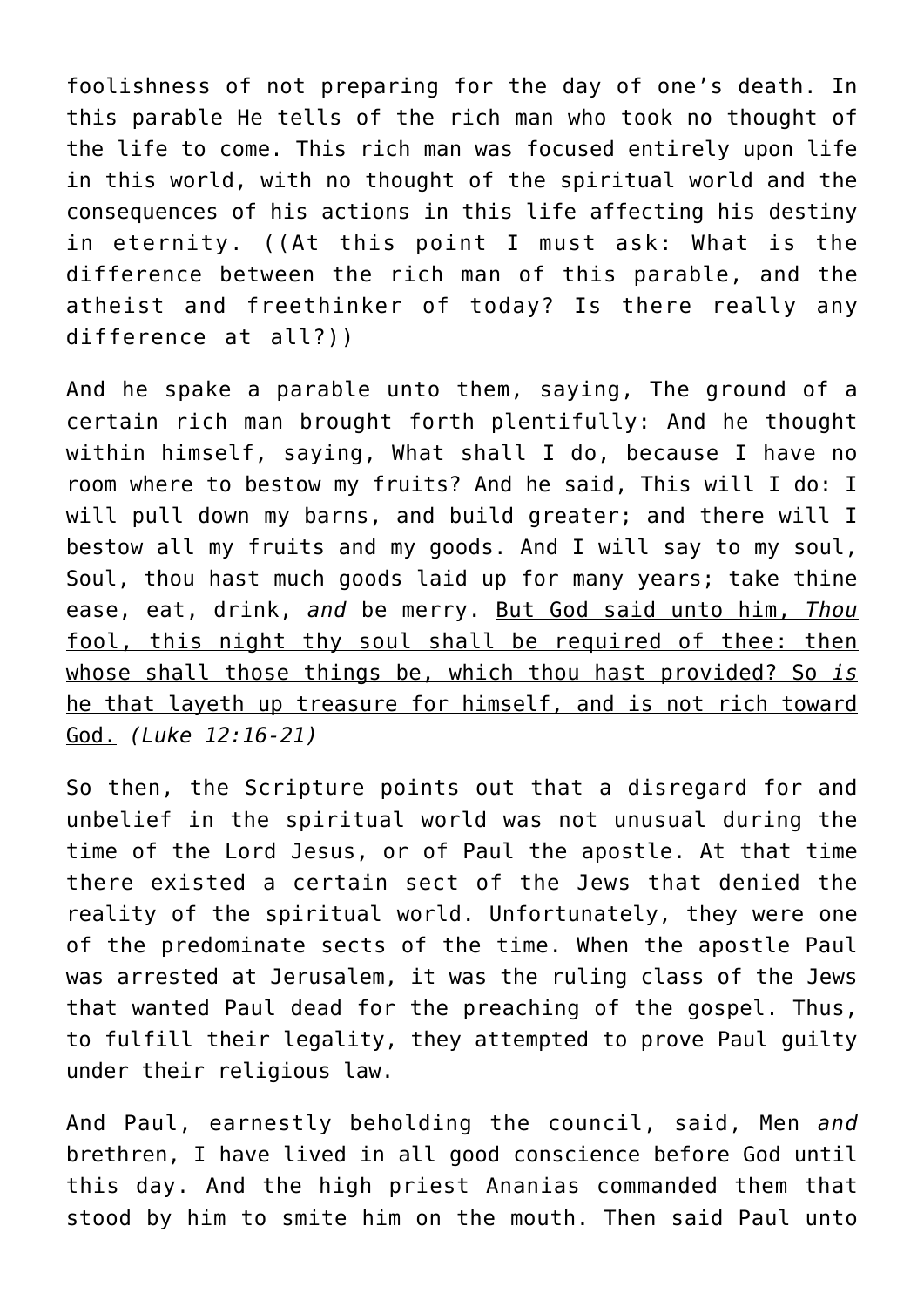him, God shall smite thee, *thou* whited wall: for sittest thou to judge me after the law, and commandest me to be smitten contrary to the law? And they that stood by said, Revilest thou God's high priest? Then said Paul, I wist not, brethren, that he was the high priest: for it is written, Thou shalt not speak evil of the ruler of thy people. But when Paul perceived that the one part were Sadducees, and the other Pharisees, he cried out in the council, Men *and* brethren, I am a Pharisee, the son of a Pharisee: of the hope and resurrection of the dead I am called in question. And when he had so said, there arose a dissension between the Pharisees and the Sadducees: and the multitude was divided. For the Sadducees say that there is no resurrection, neither angel, nor spirit: but the Pharisees confess both.*(Acts*

*23:1-8)*

Therefore, as the last statement shows, a denial of the spiritual world even among the people that had a covenant with God, is nothing new. Now, I know this raises questions as to how this can be. If God dealt directly with the Jews, how could some of them deny what should have been (to them at least) utterly plain; that the spiritual does indeed exist? Moreover, if this is the case, then how can I possibly believe there is a spiritual world, and life after my body ceases to function? Also, if it were true, would not God simply make them believe, if He were dealing with them?

The answer to those questions is this: The choice to believe or disbelieve is an individual choice that the LORD God will not make for you or anyone else. Whether it is the existence of a spiritual world, an acceptance of the fact that there is one God, and a belief in Jesus Christ as the Son of God, or any of the things in the Scripture; all these things are choices the individual has to make. No one can or will make these choices for you. Moreover, since we are made with the knowledge that there is a God, and there is a right and wrong,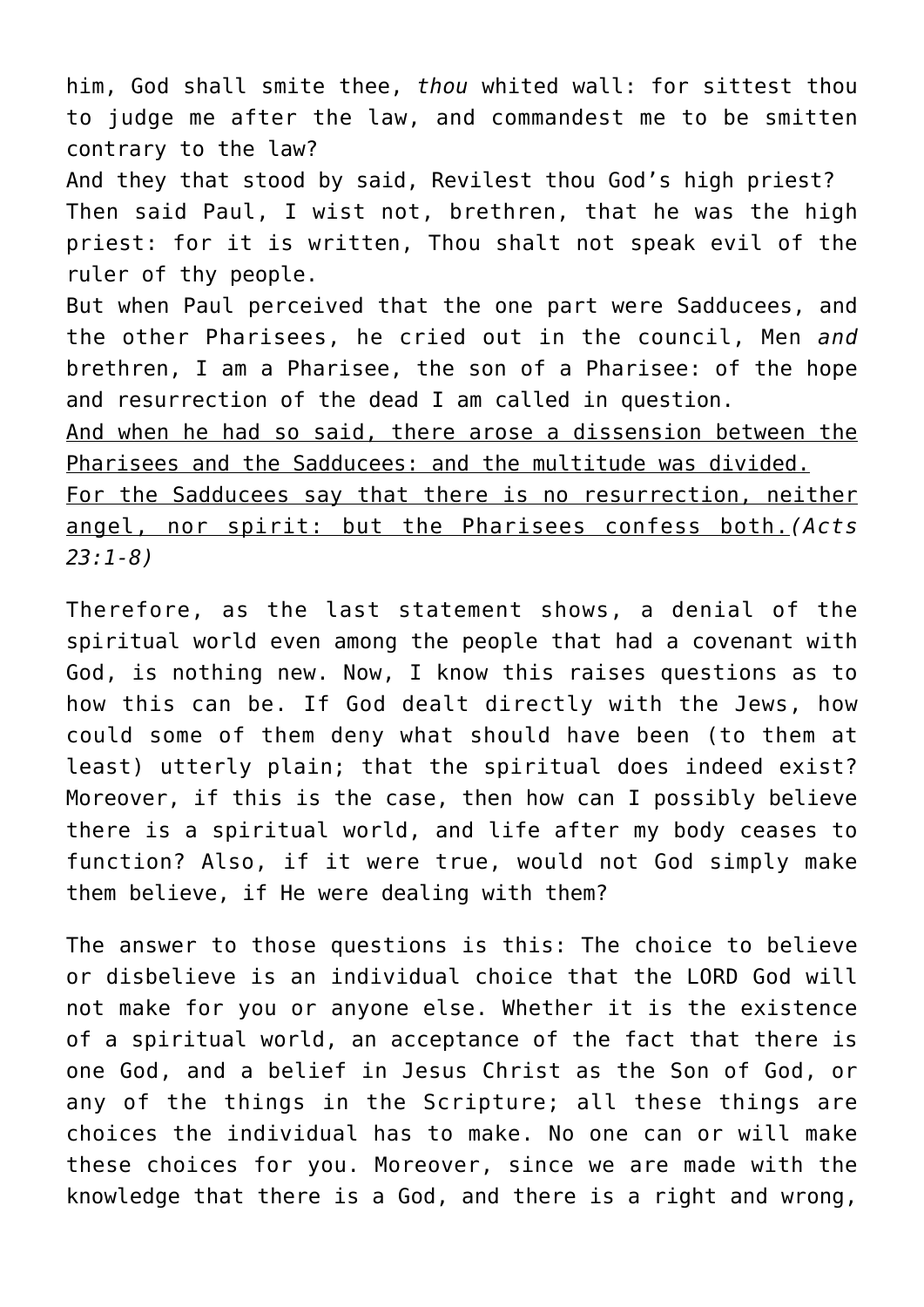it is more an issue of believing what we already know to be true.

Now, we could say that if we already know it in our hearts, then we should automatically believe it. However, this is not so. As a technician, I have seen many people look right at a malfunction in a piece of equipment and flatly deny that there is anything wrong, even though they have been plainly taught that what they are looking at is improper operation of the equipment. Why? Because to acknowledge the malfunction would place a burden on them that they did not want. They would have to fix the problem. How many times have we seen or heard of people denying what was plainly evident to everyone around them? After all, how can someone possibly miss the fact that a train is coming when the whistle sounds, the train is quite large, and very loud? Yet, every year a number of automobiles are struck by trains at railroad crossings. What happened? Did the train pursue them down the road? Or, is it more likely that they did not want to acknowledge what was plainly true that there is a train coming, and it is far too close to attempt crossing the tracks? (The old 'I can beat the train syndrome.')

Even so it was with the Jewish people. Though as a whole they had a covenant with the LORD, it was still the individual Jew's choice to believe and be obedient. When Israel was brought out of Egypt, the LORD God gave the Jewish nation the choice to enter into the covenant, and told them expressly what would happen if they did not fulfill their end of the agreement. And yet for all that, and the things that the Children of Israel had seen, the book of Judges is very express about what happened when the generation that had seen the miracles God had performed for Israel, passed away.

And when Joshua had let the people go, the children of Israel went every man unto his inheritance to possess the land. And the people served the LORD all the days of Joshua, and all the days of the elders that outlived Joshua, who had seen all the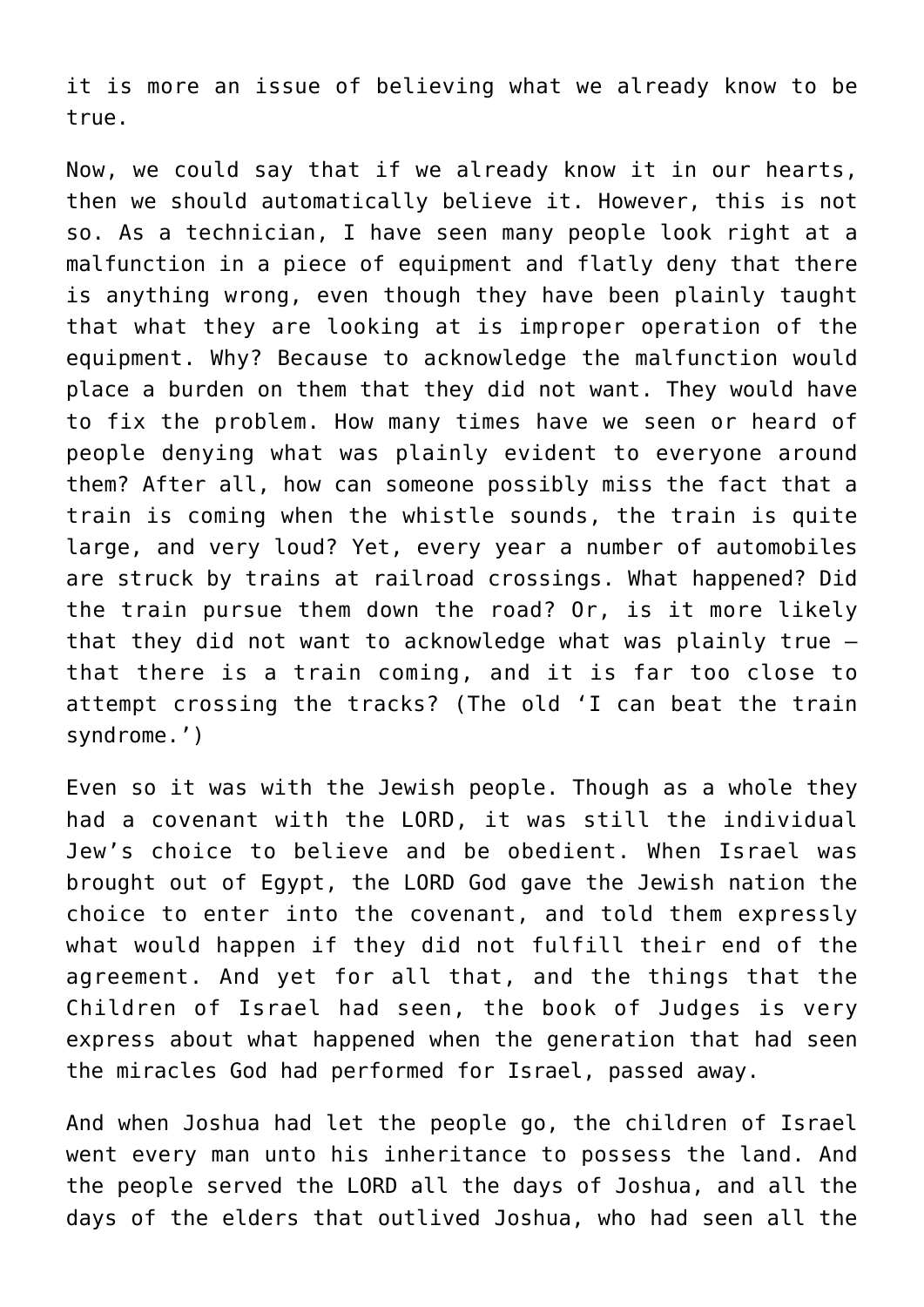great works of the LORD, that he did for Israel. And Joshua the son of Nun, the servant of the LORD, died, *being* an hundred and ten years old.

And they buried him in the border of his inheritance in Timnathheres, in the mount of Ephraim, on the north side of the hill Gaash. And also all that generation were gathered unto their fathers: and there arose another generation after them, which knew not the LORD, nor yet the works which he had done for Israel. And the children of Israel did evil in the sight of the LORD, and served Baalim: And they forsook the LORD God of their fathers, which brought them out of the land of Egypt, and followed other gods, of the gods of the people that *were* round about them, and bowed themselves unto them, and provoked the LORD to anger. *(Judges 2:6-12)*

Oh, how short are our memories. Every generation thinks that it is the generation, and that they know more than their fathers. Of course, that is true even today. Many people have forgotten the sufferings of the Great Depression, of World War I and World War II. Even Korea and Vietnam fade in the memory. I once saw a survey of High School students that demonstrated that the majority of them could not even recount in what halfcentury the American Civil War occurred, let alone the details of the conflict.

Now, this being the case, is it such a surprise that people would forget the LORD God and all He has done? That, unless they were slammed in the face with spiritual realities every day, they would get all wrapped up in their lives and forget all about the fact that every one of us will one day die. It certainly did not enter into the mind of the rich man that Jesus spoke of above. Moreover, what about those who do not wish to be accountable to anyone at all? Certainly they will not wish to acknowledge that they are accountable to the LORD God that they cannot see, and they certainly will work to actively deny any judgment to come in which they will have to answer for their choices and behavior.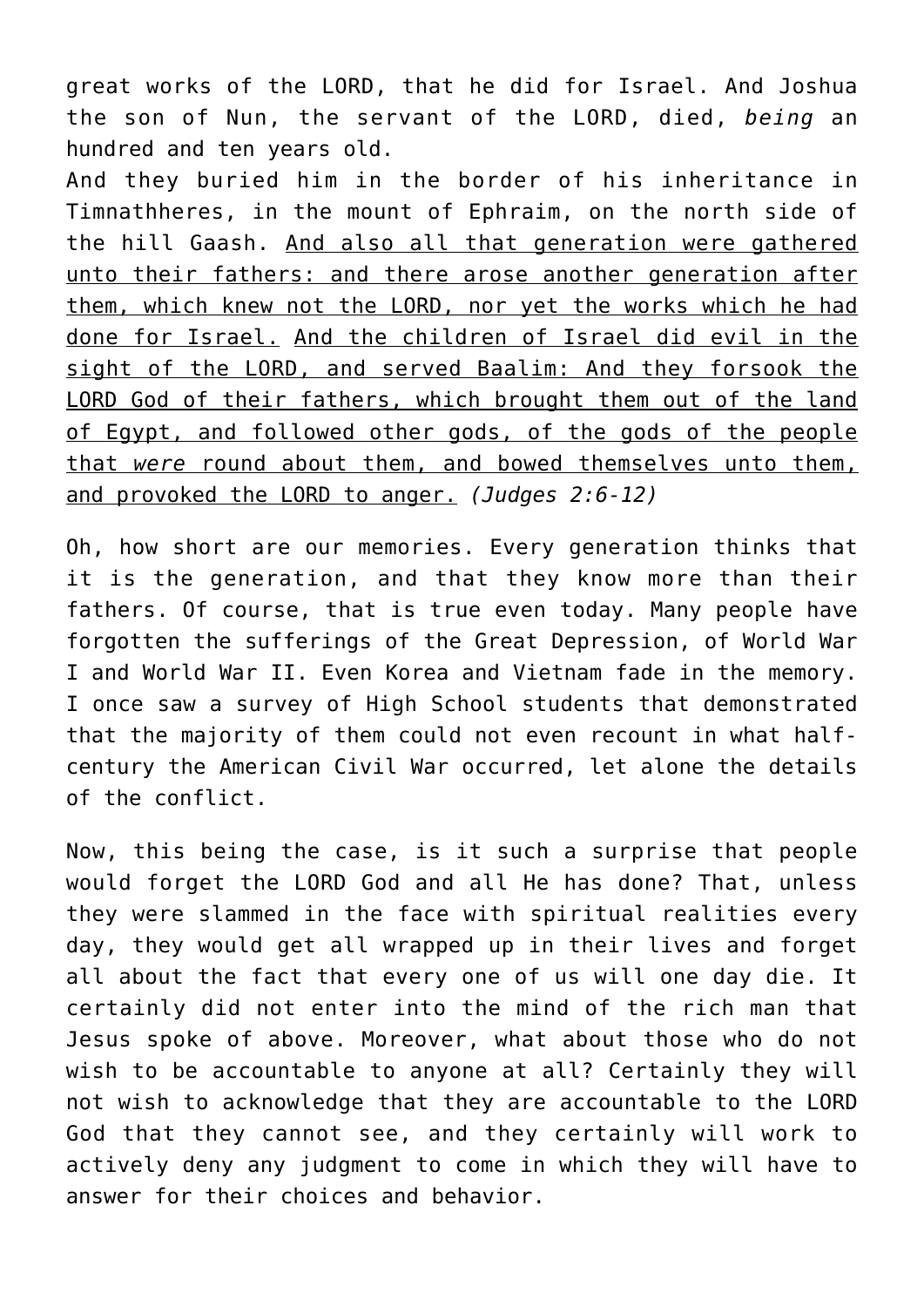So it is that we have the choice to pay attention to the reality of the spiritual world, or we can deny it exists until we die. However, once we die, the Scripture points out that it will be forever too late to change our destiny.

And as it is appointed unto men once to die, but after this the judgment: So Christ was once offered to bear the sins of many; and unto them that look for him shall he appear the second time without sin unto salvation. *(Hebrews 9:27-28)*

So then, of what profit is it to deny even the possibility of a spiritual world? How does it help one in the slightest to dismiss out of hand the existence of the spiritual world, and thus the existence of God? Now, I know that many, if not most of the atheists and Freethinkers claim that they have tried religion and found it to be wanting. In that regard, I would agree whole-heartedly; religion, either for the sake of religion, or to salve one's conscience is not in the least worthwhile and will not bring anyone any closer to understanding anything about the LORD God. However, it is also not at all profitable to utterly dismiss the Scripture and say that it is of no value either.

So then, how are we to determine anything about the existence of a realm that cannot be seen, heard, touched, tasted, or smelled? How then can we be certain of something that even the Jews, God's chosen people, were not entirely certain of, to the point of denying anything spiritual at all? Moreover, even those Jews that believed in the spiritual world (the Pharisees), apparently were dead wrong about what God was requiring of them. After all, the Lord Jesus Christ made both of the following statements concerning the Pharisees:

For I say unto you, That except your righteousness shall exceed *the righteousness* of the scribes and Pharisees, ye shall in no case enter into the kingdom of heaven. *(Matthew 5:20)*